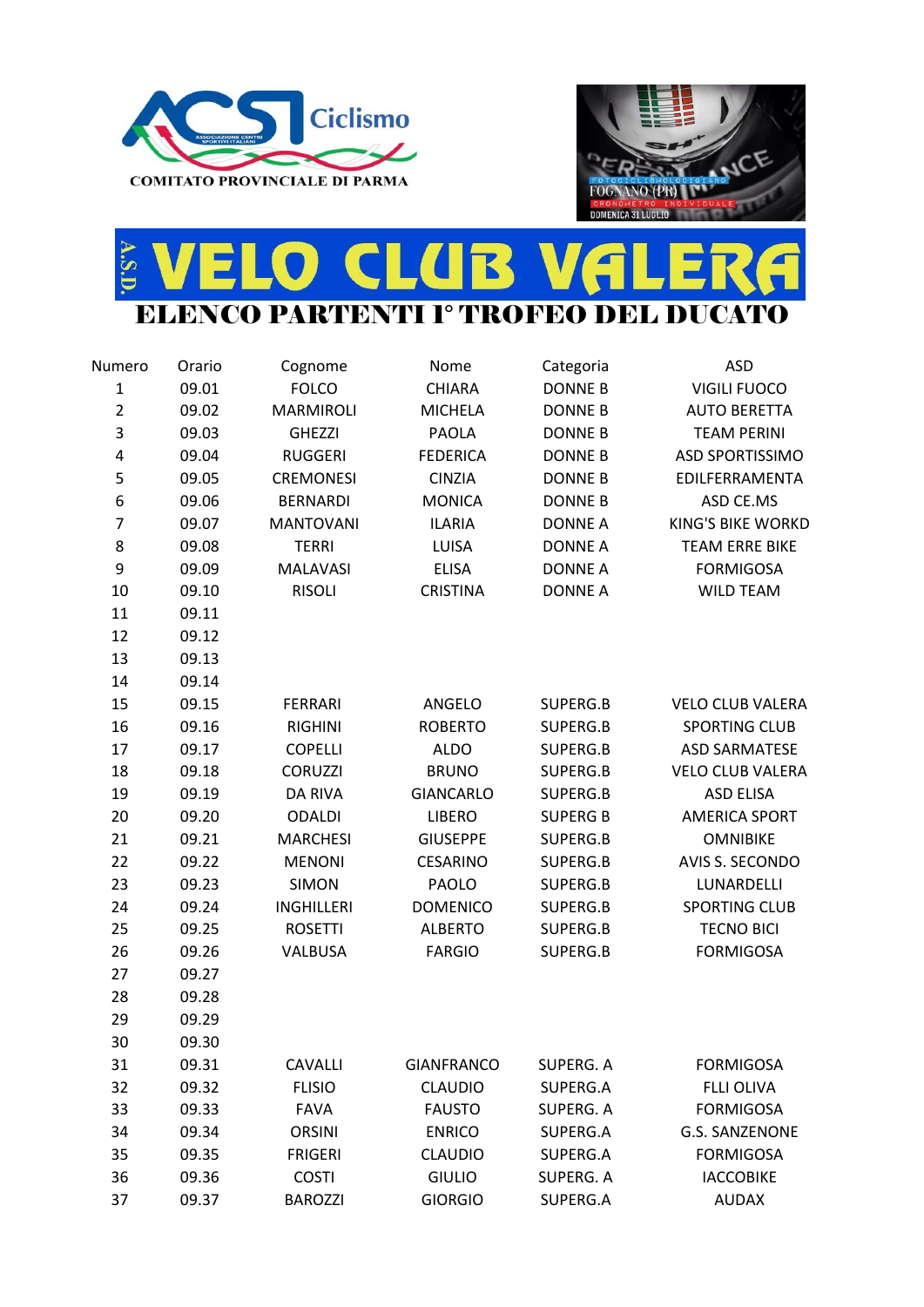| 38 | 09.38 |                    |                   |                    |                               |
|----|-------|--------------------|-------------------|--------------------|-------------------------------|
| 39 | 09.39 |                    |                   |                    |                               |
| 40 | 09.40 |                    |                   |                    |                               |
| 41 | 09.41 | <b>PROSPERO</b>    | <b>DENTI</b>      | <b>GENTLEMEN 2</b> | <b>GB SPORTBIKE/DEL SANTE</b> |
| 42 | 09.42 | <b>MONTI</b>       | <b>MASSIMO</b>    | <b>GENTLEMAN 2</b> | <b>G.S CASORATESE</b>         |
| 43 | 09.43 | <b>ABBIENTO</b>    | <b>GIUSEPPE</b>   | <b>GENTLEMAN 2</b> | <b>AMERICA SPORT</b>          |
| 44 | 09.44 | <b>STACCIOLI</b>   | <b>GIOVANNI</b>   | <b>GENTLEMAN 2</b> | <b>SPORTING CLUB</b>          |
| 45 | 09.45 | <b>CAROLI</b>      | <b>FABRIZIO</b>   | <b>GENTLEMAN 2</b> | <b>KING'S BIKE</b>            |
| 46 | 09.46 | <b>BACCIGLIERI</b> | <b>MAURO</b>      | <b>GENTLEMAN 2</b> | <b>ANSALONI</b>               |
| 47 | 09.47 | <b>MIRANDOLA</b>   | <b>SERGIO</b>     | <b>GENTLEMAN 2</b> | <b>ASD AVESANI</b>            |
| 48 | 09.48 | <b>TRASCINELLI</b> | PAOLO             | <b>GENTLEMAN 2</b> | <b>VELO CLUB VALERA</b>       |
| 49 | 09.49 | <b>CATTIVELLI</b>  | <b>GIUSEPPE</b>   | <b>GENTLEMAN 2</b> | <b>TEAM VIVO</b>              |
| 50 | 09.50 | <b>FANTOZZI</b>    | <b>GIOVANNI</b>   | <b>GENTLEMAN 2</b> | <b>COOPERATORI</b>            |
| 51 | 09.51 | <b>SANTINI</b>     | <b>ANDREA</b>     | <b>GENTLEMAN 2</b> | <b>VELO CLUB VALERA</b>       |
| 52 | 09.52 |                    |                   |                    |                               |
| 53 | 09.53 |                    |                   |                    |                               |
| 54 | 09.54 |                    |                   |                    |                               |
| 55 | 09.55 |                    |                   |                    |                               |
| 56 | 09.56 | <b>BARO</b>        | <b>GIANPIERO</b>  | <b>GENTLEMAN 1</b> | G.S.CASORATESE                |
| 57 | 09.57 | <b>RABAK</b>       | <b>SEBASTIANO</b> | <b>GENTLEMAN 1</b> | <b>TEAM OLUMBRA</b>           |
| 58 | 09.58 | <b>TUFANO</b>      | PASQUALE          | <b>GENTLEMAN 1</b> | <b>FERRARI VELO BIKE</b>      |
| 59 | 09.59 | <b>RIZZI</b>       | <b>MASSIMO</b>    | <b>GENTLEMAN 1</b> | <b>ASD BUTTY</b>              |
| 60 | 10.00 | <b>BORLINI</b>     | PAOLO             | <b>GENTLEMAN 1</b> | <b>G.S. CASORATESE</b>        |
| 61 | 10.01 | <b>CAMOSSI</b>     | <b>MATTEO</b>     | <b>GENTLEMAN 1</b> | <b>TEAM ERRE BIKE</b>         |
| 62 | 10.02 | <b>PEDRETTI</b>    | <b>ALBERTO</b>    | <b>GENTLEMAN 1</b> | <b>ASD STE MAXTEAM</b>        |
| 63 | 10.03 | DE BENI            | <b>MAURO</b>      | <b>GENTLEMAN 1</b> | <b>ASD BUTTY</b>              |
| 64 | 10.04 | <b>CAVALLI</b>     | <b>EUGENIO</b>    | <b>GENTLEMAN 1</b> | <b>CRAL BARILLA</b>           |
| 65 | 10.05 | <b>TEDESCHI</b>    | <b>MAURO</b>      | <b>GENTLEMAN 1</b> | <b>CICLI CAMPIOLI</b>         |
| 66 | 10.06 | <b>COSTA</b>       | <b>STEFANO</b>    | <b>GENTLEMAN 1</b> | <b>VELO C. CASALESE</b>       |
| 67 | 10.07 | <b>CATTANI</b>     | <b>ROBERTO</b>    | <b>GENTLEMAN 1</b> | <b>ASD PULIVAX</b>            |
| 68 | 10.08 | <b>PICCO</b>       | <b>MASSIMO</b>    | <b>GENTLEMAN 1</b> | <b>AUTO BERETTA</b>           |
| 69 | 10.09 |                    |                   |                    |                               |
| 70 | 10.10 |                    |                   |                    |                               |
| 71 | 10.11 |                    |                   |                    |                               |
| 72 | 10.12 |                    |                   |                    |                               |
| 73 | 10.13 | <b>BORSARI</b>     | <b>ANDREA</b>     | <b>VETERANO 2</b>  | <b>ALE' CIPOLLINI</b>         |
| 74 | 10.14 | <b>PAVESI</b>      | <b>ANDREA</b>     | <b>VETERANO 2</b>  | <b>TEAM PERINI</b>            |
| 75 | 10.15 | <b>VIGANI</b>      | <b>FRANCESCO</b>  | <b>VETERANO 2</b>  | <b>ASD STOCCHETTI</b>         |
| 76 | 10.16 | <b>CASTELLETTI</b> | <b>GABRIELE</b>   | <b>VETERANO 2</b>  | <b>ASD BUTTY</b>              |
| 77 | 10.17 | <b>NICOLETTI</b>   | <b>STEFANO</b>    | <b>VETERANO 2</b>  | <b>ASD STE MAXTEAM</b>        |
| 78 | 10.18 | <b>DANCELLI</b>    | <b>CLAUDIO</b>    | <b>VETERANO 2</b>  | <b>SC FORMIGOSA</b>           |
| 79 | 10.19 | CAVALLARO          | <b>ROBERTO</b>    | <b>VETERANO 2</b>  | <b>GS MONEGLIESE</b>          |
| 80 | 10.20 | <b>FERRARI</b>     | <b>DAVIDE</b>     | <b>VETERANO 2</b>  | <b>CICLI CAMPIOLI</b>         |
| 81 | 10.21 | <b>BOTTIONI</b>    | <b>MARCO</b>      | <b>VETERANO 2</b>  | <b>KING'S BIKE</b>            |
| 82 | 10.22 | <b>LIBERATORE</b>  | <b>GIUSEPPE</b>   | <b>VETERANO 2</b>  | <b>GS MONEGLIESE</b>          |
| 83 | 10.23 |                    |                   |                    |                               |
| 84 | 10.24 |                    |                   |                    |                               |
| 85 | 10.25 |                    |                   |                    |                               |
| 86 | 10.26 | <b>LOMBARDI</b>    | <b>CRISTIAN</b>   | <b>VETERANO 1</b>  | <b>TEAM ISOLMANT</b>          |
| 87 | 10.27 | <b>GOATELLI</b>    | <b>ANDREA</b>     | <b>VETERANO 1</b>  | <b>HIGHROAD</b>               |